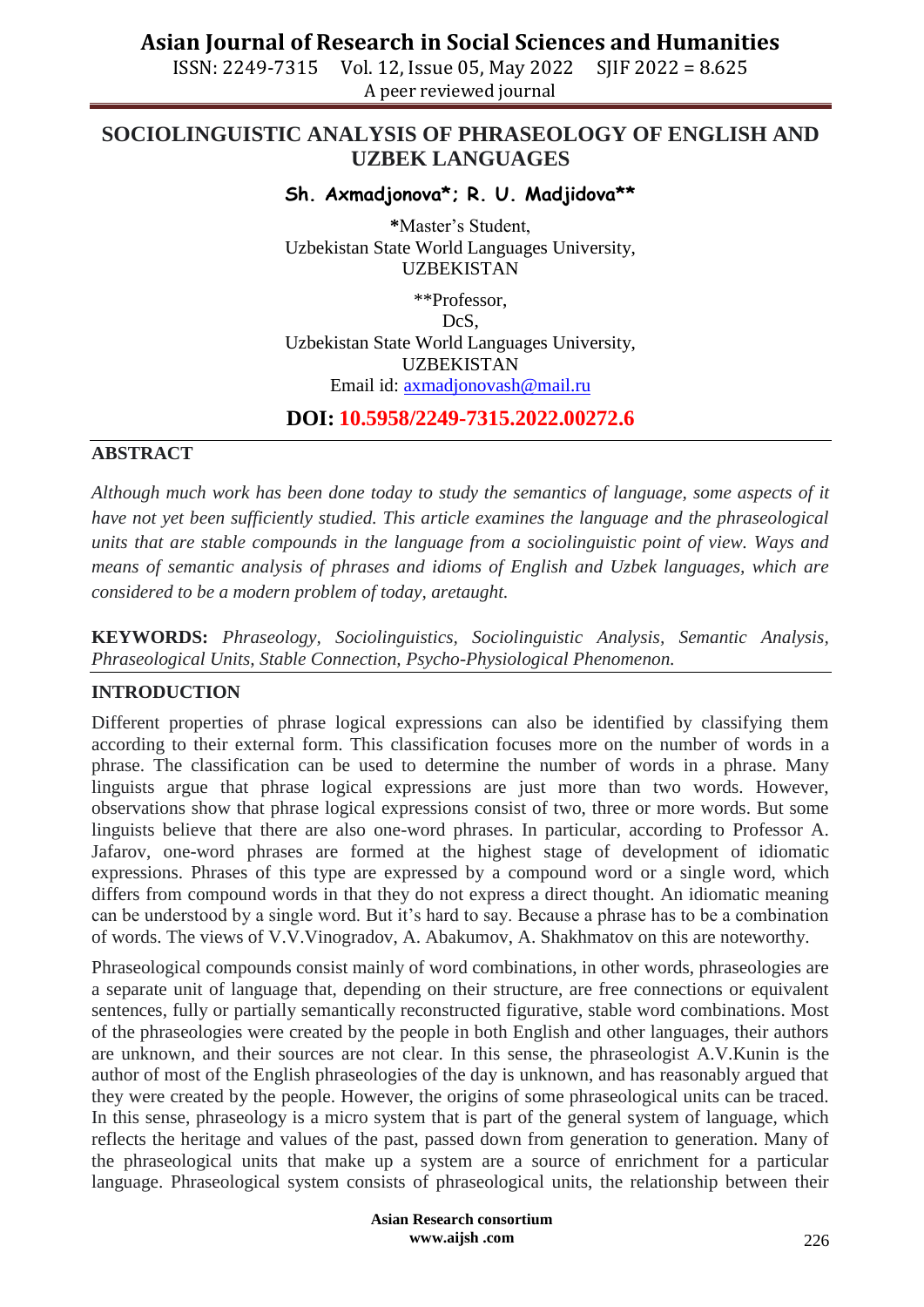ISSN: 2249-7315 Vol. 12, Issue 05, May 2022 SJIF 2022 = 8.625 A peer reviewed journal

main components. Phraseologisms are phrases that consist of more than one word and are stable in meaning and form. Phraseologisms are used in a figurative sense, in figurative expressions, and have norms and methods of historical use, the meaning of which is clarified in the course of a particular speech. Phraseologisms are different from sentences that are a unit of speech when they are in the form of a phrase or a sentence. As a lexical unit, they are close to words in many ways, and many of the characteristics of words are also characteristic of phraseology.

There are various hypotheses in defining the object of phraseology. The object of phraseology is only stable compounds. Phraseology is defined as a science that studies the spiritual and structural properties of phraseological units, their appearance in the language system and the features of their use at the point.

Although the term "phraseology" is derived from the Greek word "frama" (phrasis - expression, speech wrapper), the term serves to express different meanings. For this reason, the term phraseology is used in linguistics in two senses: in the general sense of non-existent phraseological units in the language, and in the sense of the field of study of such units. So, phraseology is the science of expressions.

Like other branches of linguistics, phraseology has its stages of formation and development. Although phraseology is very ancient in origin, the science of phraseology spans nearly two hundred years. The founder of the science of phraseology is the Swiss scientist Charles Bally. In his work French Stylistics (1909), he included special chapters on the study of word combinations. Ferdinand de Saussure expressed his views on the syntagmaand its symptoms. There were readymade units in the language whose linguistic nature was due to their meaning and syntactic properties, and it was said that such compounds were ready-made, traditionally used.

Phraseology is one of the fastest growing areas in the further development of linguistics. Phraseology has been studied in Russian and English linguistics for a long time, while in Uzbek linguisticsit has been studied systematically since the 40s and 50s of the last century. During this period dissertations of Sh.Rakhmatullayev (1969), G.A.Bayramov (1970), G.H.Akhunzyakov (1974), V.G.Uraksin (1975), L.K.Bayramova (1983), M.F.Chernov (1986) were devoted to the study of phraseology.

V.V.Vinogradov classifies phraseology into three classes.

1. Phraseological fusions

2. Phraseological units

3. Phraseological collocations (phraseological collocations or combinations)

Phraseological confusions are phraseologies whose meaning is not related to the meaning of the whole unit.

Phraseological associations are made up of words that have a specific valence. One component of such phraseological units is used in its literal sense, and the rest is used in a metaphorical sense. Phraseological associations are, to a certain extent, semantically indivisible.

For example: **heavy father** - the main role in the play; **to kick the bucket** - to die; **red tape** phraseologisms such as the bureaucratic method are idioms that have the same meaning as a whole.

Phraseological confusion is a completely different meaning of a phrase. However, unlike phraseological compounds, their meanings are not understood from the meanings of their components.

Words and phrases from the Bible are widely used in Stoffen'sstudies in English, written and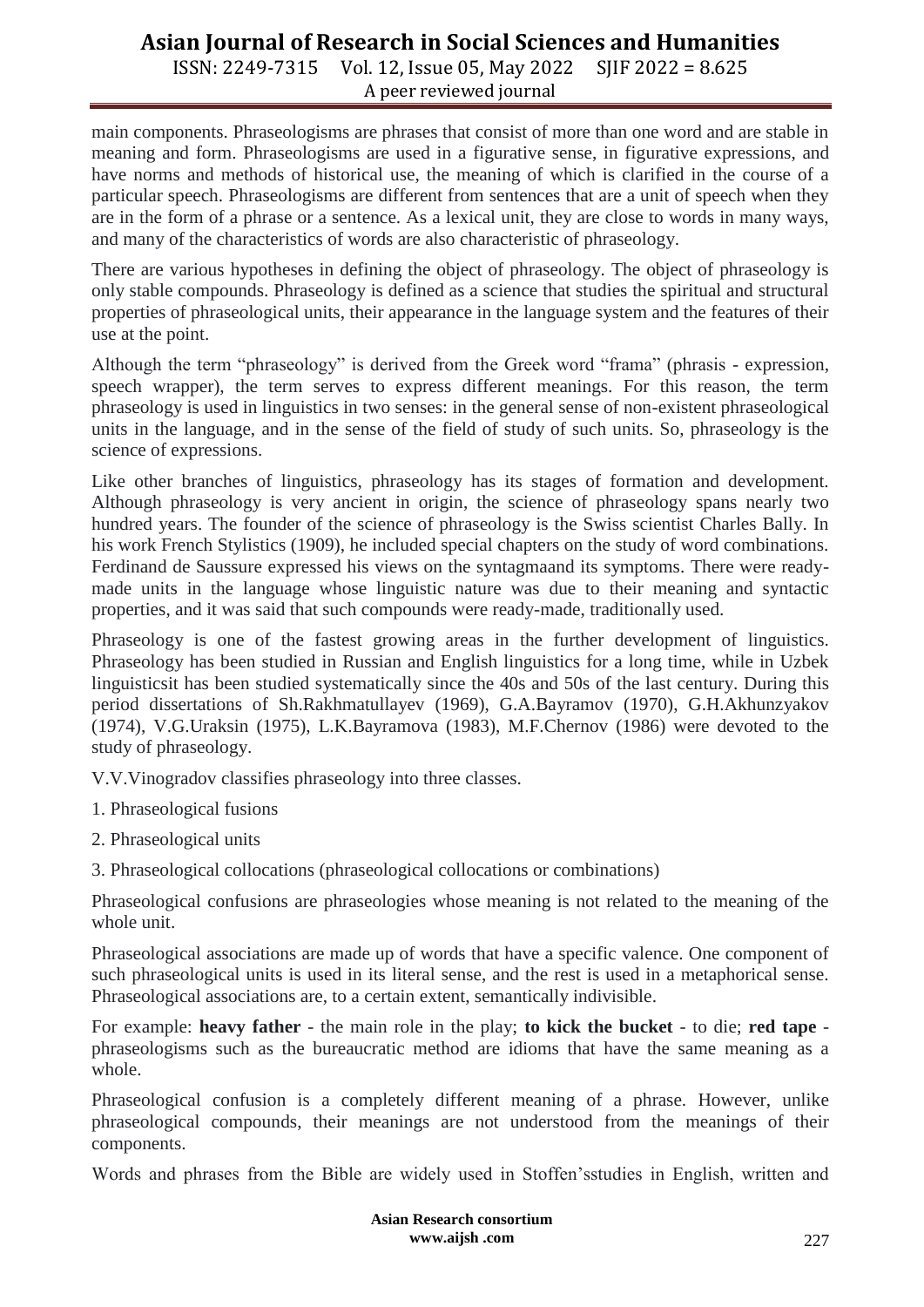ISSN: 2249-7315 Vol. 12, Issue 05, May 2022 SJIF 2022 = 8.625 A peer reviewed journal

spoken. In the section "Scriptural phrases and Allusions in Modern", the scientist studied the Bible phrases and their etymology and made a scientific analysis.

The study of bibliography in Western linguistics is also associated with the name of L.P. Smith. He studied Bible phrases in his book, Phraseology of the English Language. The author writes, "The number of Bible verses and phrases in English is so great that it is not an easy task to compile and list them".L.P. Smith argues that the English language contains not only a numberof biblical words, but also biblical idiomatic expressions that represent a literal translation of ancient Hebrew and Greek idioms. As a result of the analysis, the following are examples of biblical foodrelated phraseological combinations:

*Adam' apple* – appendage, laryngeal apple;

*The apple of Sodom* –a beautiful but ripe wet fruit;

*Milk and honey* – abundance, abundance;

*Manna from heaven* – to look forward to;

*A forbidden fruit* – a forbidden wet fruit.

Biblical Phraseology English food component phraseologies include food names such as apple, bread, milk, fat, and olive. There are also phraseological units associated with place names in English. Their analysis and research can be found in the scientific work of M. Rajabova. The study of place names is considered not only as an object of linguistics, but also as an object of history and geography. One of the urgent issues of modern linguistics is the study of linguo-culture in the structure of phraseologies that come with place names, to shed light on their national and cultural aspects. Examples of place names include the following units: **have kissed the Blarney stone**flattering. In Ireland, there is a large stone in front of Blair's castle, and according to English folklore, a person who kisses this stone has a flaw of flattery, laziness; **go for a Burton** - to die, to turn an eye, to disappear without a trace.

The Bible is the main source for many food-grade phraseologies in the English language.

Phraseological confusions are phraseologies in which the meanings of the components are not related to the meaning of the whole unit. For example, heavy father - the main role in a theatrical play, to kick the bucket - to die, red tape - the meaning of bureaucratic methods are phraseologismsthat give a single meaning that does not depend on the meaning of the words in it. Phraseological confusion is a combination of words that have completely changed their meaning. But unlike phraseological compounds, their meanings are not understood from the meanings of their components, and metaphorical meaning shifts lose their clarity. Phraseologismssuch as to leave smb in lunch (to abaodon a friend when he is in trouble), to show the white feather (to betray one's cowardice), to dance attendenceonsmb (to try and attract smb, to show exaggerated attention) can be an example.

Phraseological conjunctions are phraseologisms whose meaning is understood from the phraseological meaning of whole phraseological units. The metaphorical meaning shift is clear and unambiguous. The lexical components of phraseological compounds are the most stable.

For example:

-**to look a gift horse in the mouth** (to examine a present too critically, to find fault with smth one gained without effort),

-**to ride a high horse** (to behave a superior, haughtly, overbearing way),

-**a big bug** (a person to importance),